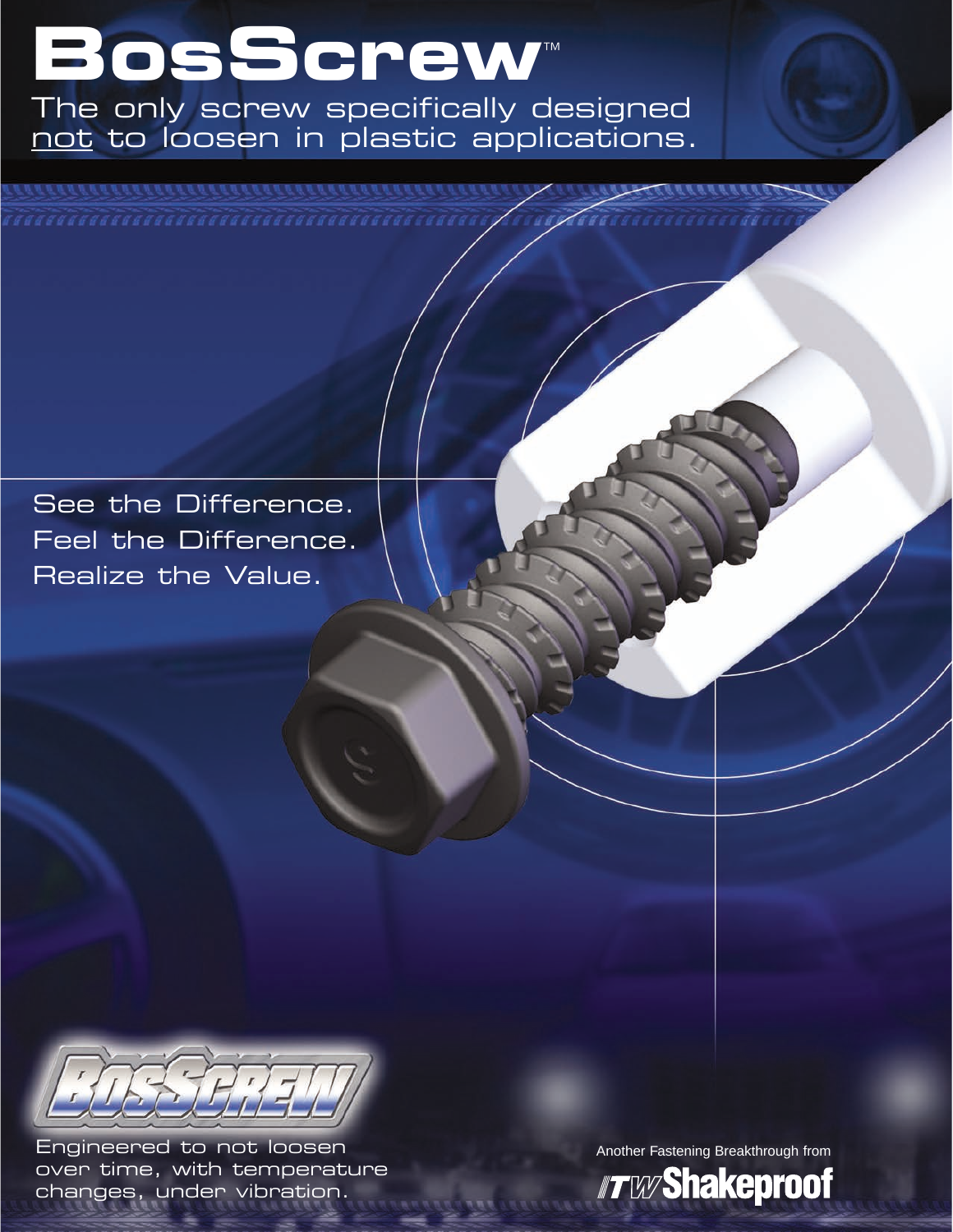## **Benefits** of BosScrew



### Won't Loosen



Unlike standard screws, BosScrew turns plastic creep into an asset. The boss material cold flows into features on the BosScrew thread to produce an anti-loosening interlock.

## No Additional Hardware Required



BosScrew performance creates a mating of surfaces superior to metal-to-metal options. Avoid the expense of unnecessary inserts, washers and nuts. And avoid unnecessary assembly time.

### Removable and Reusable

The BosScrew advantage is repeatable and serviceable. Use, remove, and reuse again with the same superior performance.

## Higher Assembly Strip Torques



BosScrew is installer friendly. Assembly is made more tolerant by a greater "Drive-to-Strip" window and a unique torque robbing effect after clamp load is reached.

## No Complicated Calculations



Refer to our simple chart for your selected BosScrew size and factor in the BosScrew length to determine the proper boss dimensions.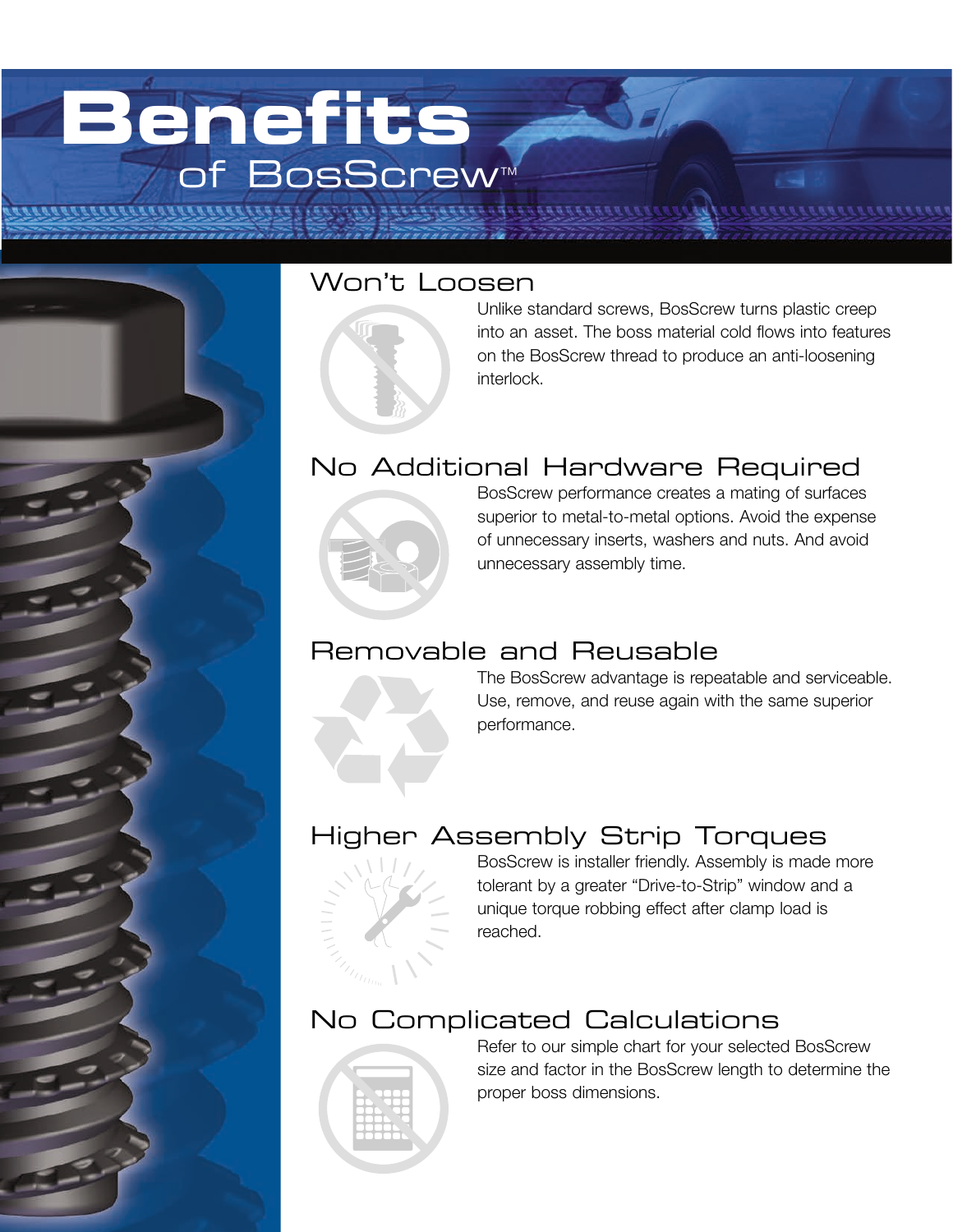## **BosScrew**™ Save Time, Save Components,

### Interlocking in Plastic

Once clamp load is applied to the joint, the BOSSCREW™ creates an interlocking relation between the screw and the plastic. As shown in the illustration, after the BOSSCREW™ is tightened, the plastic has a natural tendency to flow into the BOSSCREW™ pressure flank. Time, temperature and vibration only strengthen the interlock without sacrificing serviceability.

Save Money



**Cold flow of plastic creates a unique interlock with the BOSSCREW™ pressure flank.**

#### Realize the Value - BOSSCREW™ Engineered Advantages:

- Eliminates the need for metal sleeves
- No need to add a spring component to the joint
- No flat washer required
- Utilizes standard clearance hole diameters
- Permits design of shorter bosses
- Stronger cross-sectional area than any other screw developed for use in plastics
- Allows for increased clamp load at assembly
- No need to increase stiffness of plastic by adding a filler
- Utilizes standard fastener head diameters
- Enables part consolidation
- No counterbore required

|                                        | <b>Material</b>     |                           |                    |                                |
|----------------------------------------|---------------------|---------------------------|--------------------|--------------------------------|
|                                        | <b>ABS Unfilled</b> | Polypropylene<br>unfilled | Acetal<br>unfilled | 30% Glass<br><b>Filled PBT</b> |
| <b>Drive Strip Window</b>              | $+66%$              | $+48%$                    | $+35%$             | $+59%$                         |
| Ambient Backout (Torque to Loosen)     | $+86%$              | $+134%$                   | $+139%$            | $+36%$                         |
| Heat Cycled Backout (Torque to Loosen) | $+447%$             | $+331%$                   | $+247%$            | $+73%$                         |

#### Performance Improvements with BOSSCREW™ **% Improvement using the M4 ITW BOSSCREW™ against M4 HI-LO® and PT® screws**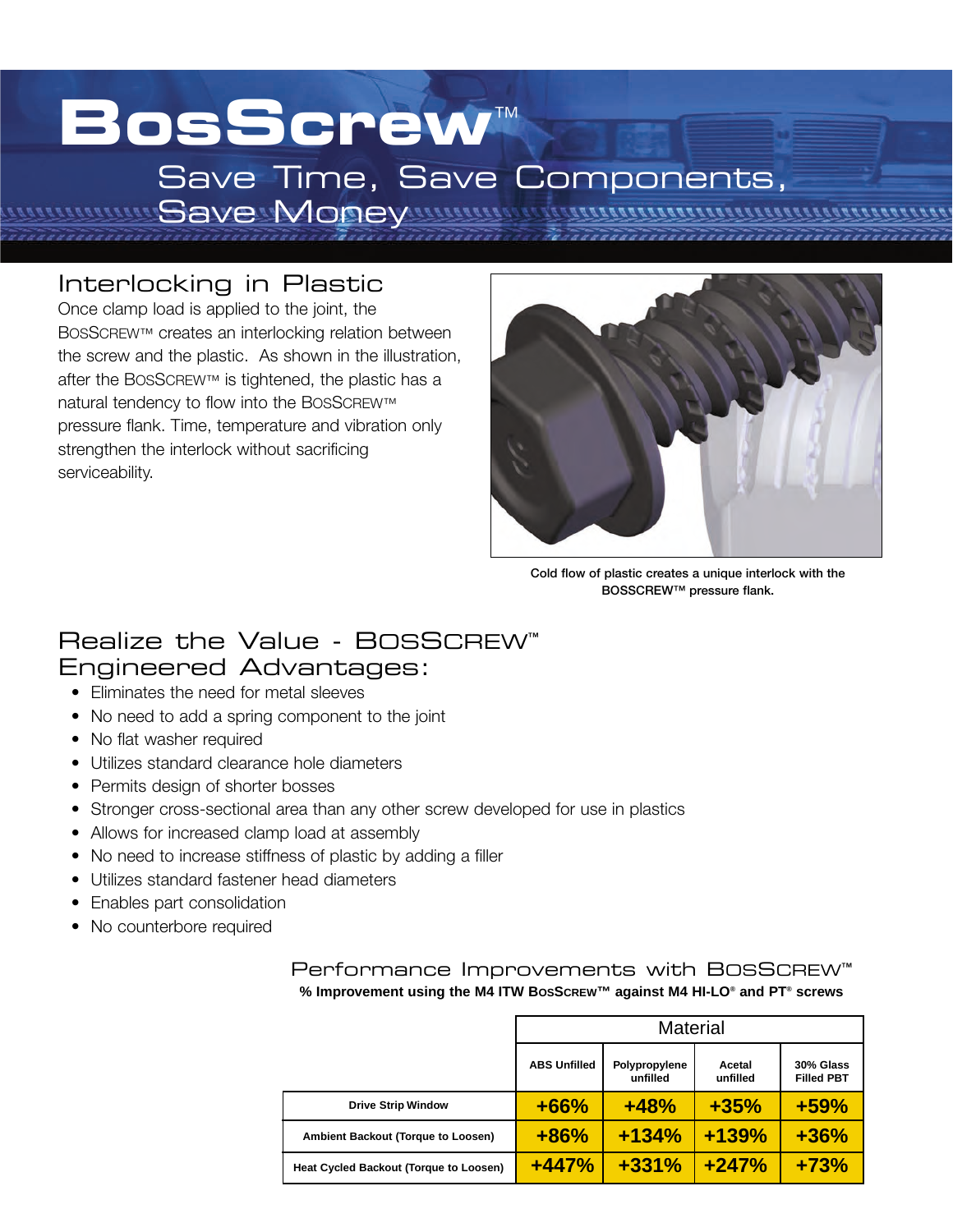

### Improved Drive-Strip Performance

The BOSSCREW™ provides the highest Drive-Strip window in the industry. The pressure flank feature absorbs torque while the screw is seating in the joint.



M4 screws tested into an ABS boss having a 3.5mm pilot hole with 2 dia. engagement length.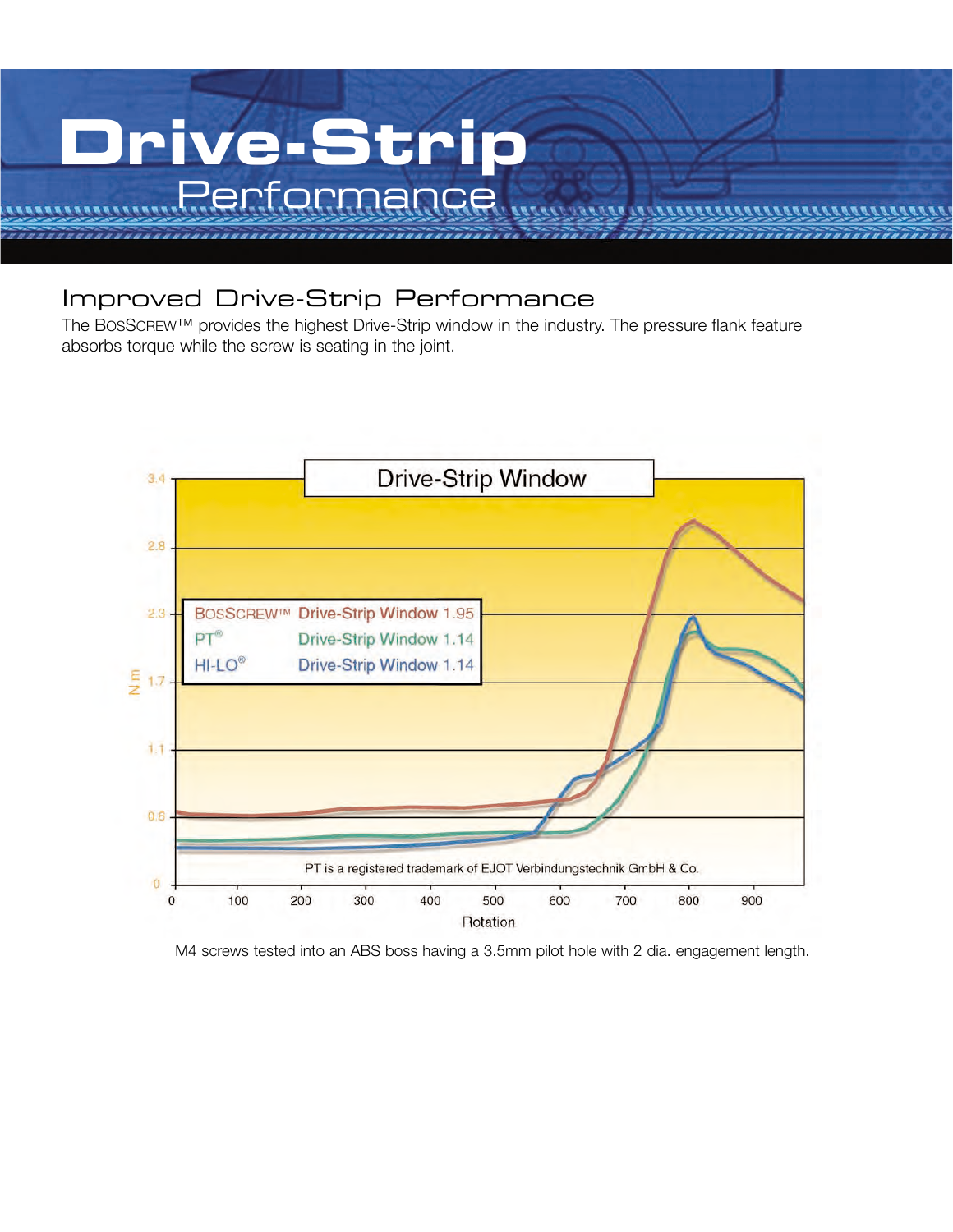

The pressure flank features of the BOSSCREW™ interlock with the plastic. The natural creep characteristic of plastics cold flows and forms many pressure wells after seating. These pressure wells create uphill battles that effectively require torque to be imparted on the screw before it can loosen. Vibration and force have met a new and formidable challenge: BOSSCREW™



The screw and plastic form an interlock to eliminate loosening.